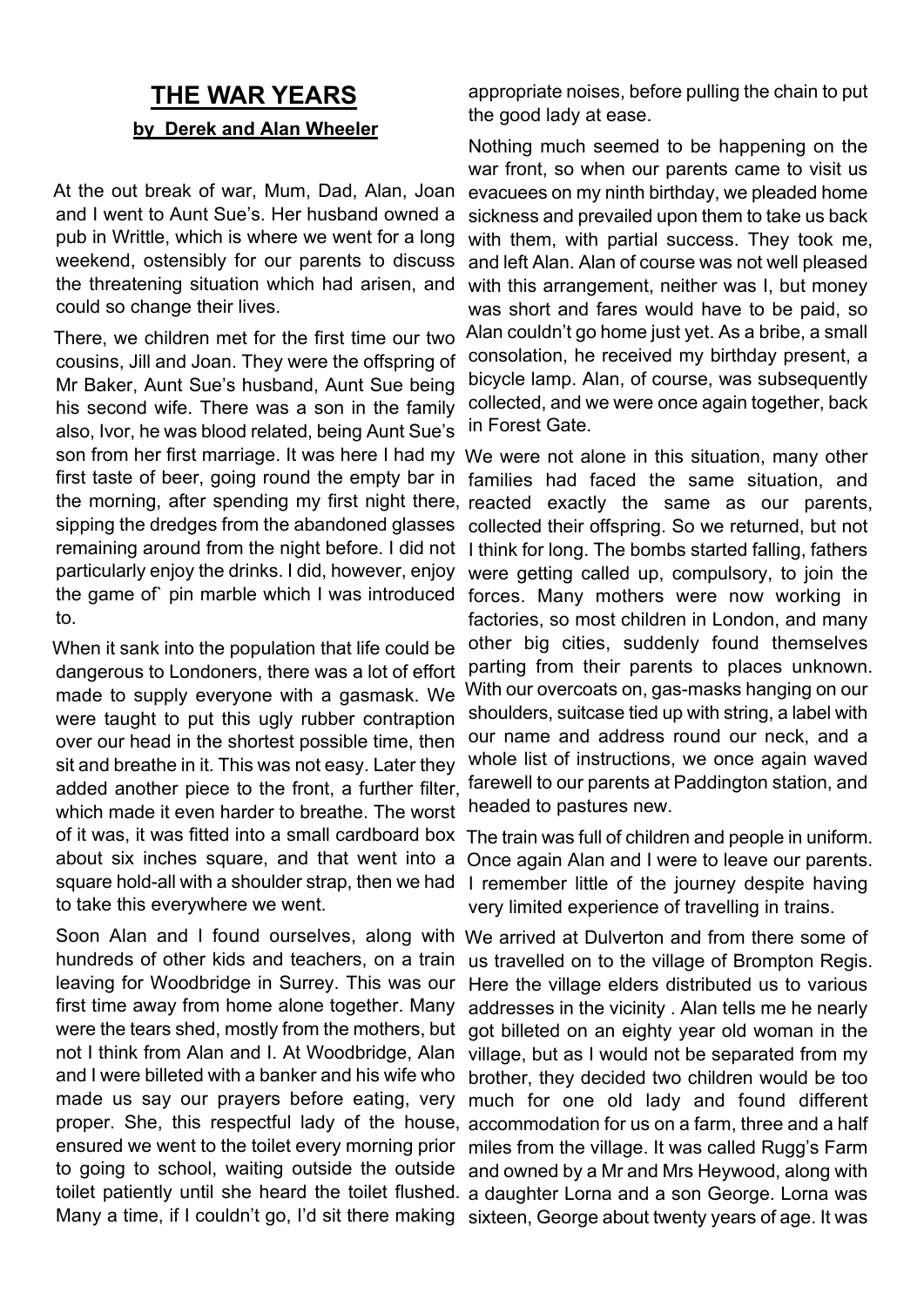quite a large farm, around three hundred and We soon forgot and forgave, however, and worked ducks, geese, two dogs, Toby and Martin, and a without any discourse. cat Tibby. There were also two ferrets, and a couple of horses, Tidy and Short.

The farmhouse was very basic, with slate floors, with other tools we made and found, we split rock a well for water, and a primus lamp for light. There from the quarry face and constructed walls and a was no running water, no electricity and no gas, den. Here, we spent so many happy hours. We there was however a phone. There was also an made hand grenades from mud obtained from the enormous fireplace, within which resided a log fed stream by the quarry. These we baked on a fire, iron stove. I may have been only nine but I could they made splendid bombs when they were dry. write a good letter. Please take me home I wrote, As they landed, after being thrown, they burst into there are flies everywhere, and it smells so. This a cloud of fine dust. We made bows and arrows time it did not work, London was getting a very too, much fun. On our fire, Alan and I would cook dangerous place to live at, so our parents refused. such delicacies as potatoes, apples, even Dad was driving buses at the time and mother chestnuts. We would walk to a local derelict farm was soon to work in a munitions factory.

We soon quite liked the farm life. We cut ourselves a good walking stick each, and made a whistle out of hazel, George showed us how, then fitted out with a pair of old Spats, (every male wore them) old boots, and old jacket, we fitted the scene perfectly, except for the accent. I swear we were there for six months, before we fully understood every word spoken to us. Oh arr, letters from home were regular, and invariably young varmints etc, being typical phrases it took came in the form of a roll of comics, with a letter time to absorb.

School was in the village hall, and the village as I've written, was several miles away. Alan and I had to leave at seven thirty am to arrive at school by nine, and it would be five thirty before we got back to the farm, after departing school at four pm. We would have to carry a satchel with our lunch, two jam sandwiches each, and a piece of cake, and of course the accursed gas mask. It wasn't heavy, but thee miles or so is a long way, so we would take it in turns to carry the holdall. Once Alan refused to take his turn to carry this satchel home, and just dumped it on the road. We must have walked a quarter of a mile before I gave in, enormous contrast to the way he normally and went back for it. Another fight, of course, dressed whilst working on the farm, where he, as ensued.

Although two years younger than me, Alan could always hold his own in a scrap, not caring how he hit me or with what. Feet, sticks, farm tools all were weapons he use against me if so inclined, whereas I always only used fists. Once he broke a pitch fork handle on my neck when we were fighting on a fully loaded hay cart, knocking me to the ground from a height of eight feet or more.

thirty five acres, having cattle, sheep, pigs, fowl, harmoniously on many childish projects together,

There was a large quarry on the farm. We had the use of a wooden wheelbarrow and crowbar. Along building, rummage and find treasure for our den at the quarry, like old pottery, steel bars, anything we could use to help split the rock from the quarry face. We even found a rifle once, in a tree at the quarry, the wooden butt had rotted away, but by flattening the end of the barrel, we made an excellent wedge, ideal for splitting rock.

Our leisure was spent in other ways too. The inside from Mum. We always replied with a letter, a thank you note, and impart some updated information on what we had been getting up to. The first time mother received a letter from Alan, it had been written on his behalf by Lorna. In the next correspondence we received, mother made it plain, she wanted Alan to scribe his own mail, 'He's quite capable of writing himself', mother assured Lorna. I would read the comics and letters out loud to Alan.

Once a week, George had to go to Home Guard duties. He'd hop on his cycle, and away to the village, looking very smart in his uniform, in we kids, literally wore rags with a flour sack over our shoulders. When he went, it was strangely lonely. It was surprising just how much our life revolved around him. Alan and I would follow him up and down the fields as he, Tidy the horse and Short, the elder horse, ploughed, or raked the land. Ploughing a single furrow each time accompanied by his two faithful dogs. It would take perhaps three days to plough an average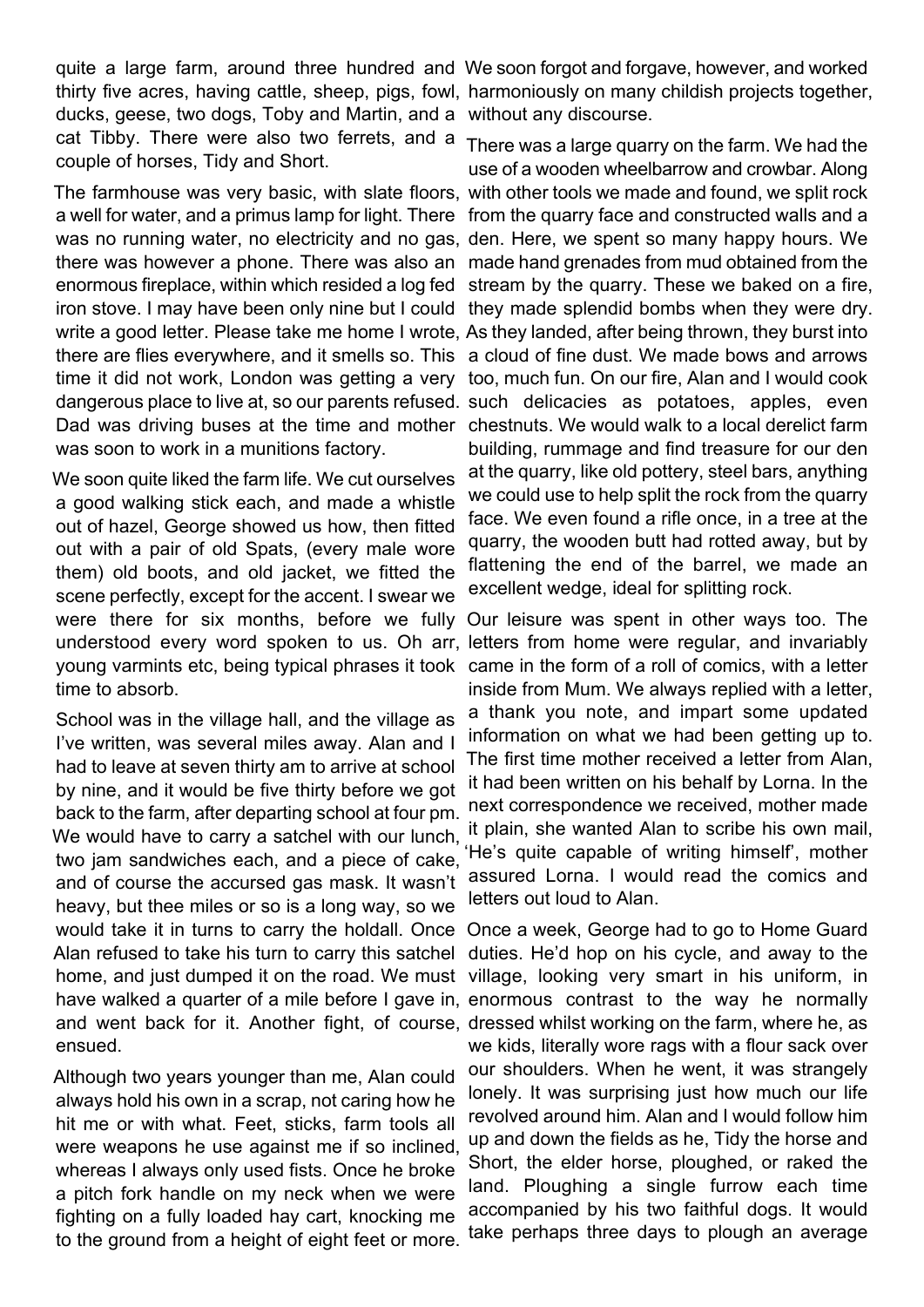field, every furrow was like a ruled line dollop of cream in the middle, followed by thick Refreshments was the odd glass of cider, which bacon, scrambled egg, often goose egg, or should we kids joined in, and quite liked. Draughts and I say gander egg, and crumpet, an unsweetened cards, was another pastime that whiled away the salted pancake. Then off to school with our jam hours. There was a wireless, accumulator driven, or marmalade sandwiches, and gas mask. but this was on mostly just for the news, (`Here is the news, and this is Al Barbidale reading it'). On Sundays, there was a special room we would all go to, after Church and after dinner.

There was a coal fire, instead of the great log fire each side of the porch. Facing the house, to the in the dining room. Here Alan and I would, if we left of the door, was the window to our large dining were lucky, listen to Granddad, (Mr Heywood), room. In the garden, there grew a herb which tell of the time he was in the Boar war. Being told effectively cured constipation. The two windows those bloodthirsty stories, was something Alan to the right of the door, fronted the Sunday best and I really looked foreword to. This was a time room and the apple room. The floor of the latter also, when Aunty, (Mrs Heywood), and Lorna, being the place all our orchard apples were stored, mostly played cards with us. It was Sunday laid out in rows, no two touching. They made afternoon, the Lord's day of rest, when sometimes delicious pies. In the middle of the house was the George would get out his banjo, and entertain us pantry, the cold room. Here in salt baths was a lot with a selection of his favourite tunes, of the meat. Rabbit and fowl, hung on hooks, and accompanied by us boys, and Martin the dog, who bowls of whipped cream were stored on shelves, with Toby, was, on the rare occasion, permitted along side butter. After milking, the cow's milk, to enter the dining room. On a Sunday afternoon, over and above that needed for our own use, the elderly couple would usually retire to another would be put in a chum, which was collected daily room in the afternoon, leaving us boys to amuse by the milk marketing board. We, apart from using ourselves, that's why we were so pleased to have it indoors for our own consumption, fed it to George entertain us if he didn't have to go out. suckling calves. He was courting a girl in the village, but it wasn't too serious, he saw her infrequently. In the Sunday room there was a piano, but it was so hopelessly out of nine it was unplayable, so regretfully I was unable to continue my music practice.

Mr Heywood was about sixty when we first met him, a fairly big man with a cavalry moustache, a spats, and large stick he took everywhere with him. He usually wore a waistcoat over an open necked shirt, and corduroy trousers. He always seemed to smoke a pipe and we loved him. Aunty was old looking, very small, under five foot I think. Always wore dark clothing, with a sackcloth apron, she never stopped working. She had a bent finger from a mangle accident, but it didn't prevent her darning every night the clothes and socks we boys holed during the day.

When we got up in the morning, Granddad had made the fire, Aunty had prepared the breakfast, Lorna and George had started milking by hand the cows. Breakfast would be porridge with a

Rugg's Farm was a two story house, with a front door near centre front of the house. The front door was left open all day, no fear of intruders here those days. Two large white flint stones flanked

trilby hat, which he never seemed to remove, back stairs, under which lay a large barrel of cider, Quite a lot would be separated (decreamed) using a hand turned machine called, surprise, surprise, a separator. This machine cleverly divided the rich milk into curds and whey. The butter milk, being used for cooking, the cream, boiled to make clotted cream, then worked on to turn it into butter, we didn't go a stage further and make cheese. All this took place in a small room at the foot of the kitchen?

> The main stairs led off from a beautifully tiled hall at the front of the house. Up the back stairs, next to the corn room was the bedroom Alan and I shared. Opposite was George's bedroom. This was also the room a tin bath was placed in, when Alan and I had our weekly bathe, attended to by Aunty. I don't know who carried all the hot water up those narrow back stairs from the enormous pot over the log fire, but it wasn't us.

> At night we kids could hear the rustle of mice, running inside the walls on their way to the corn room. Our room had small panes of glass in the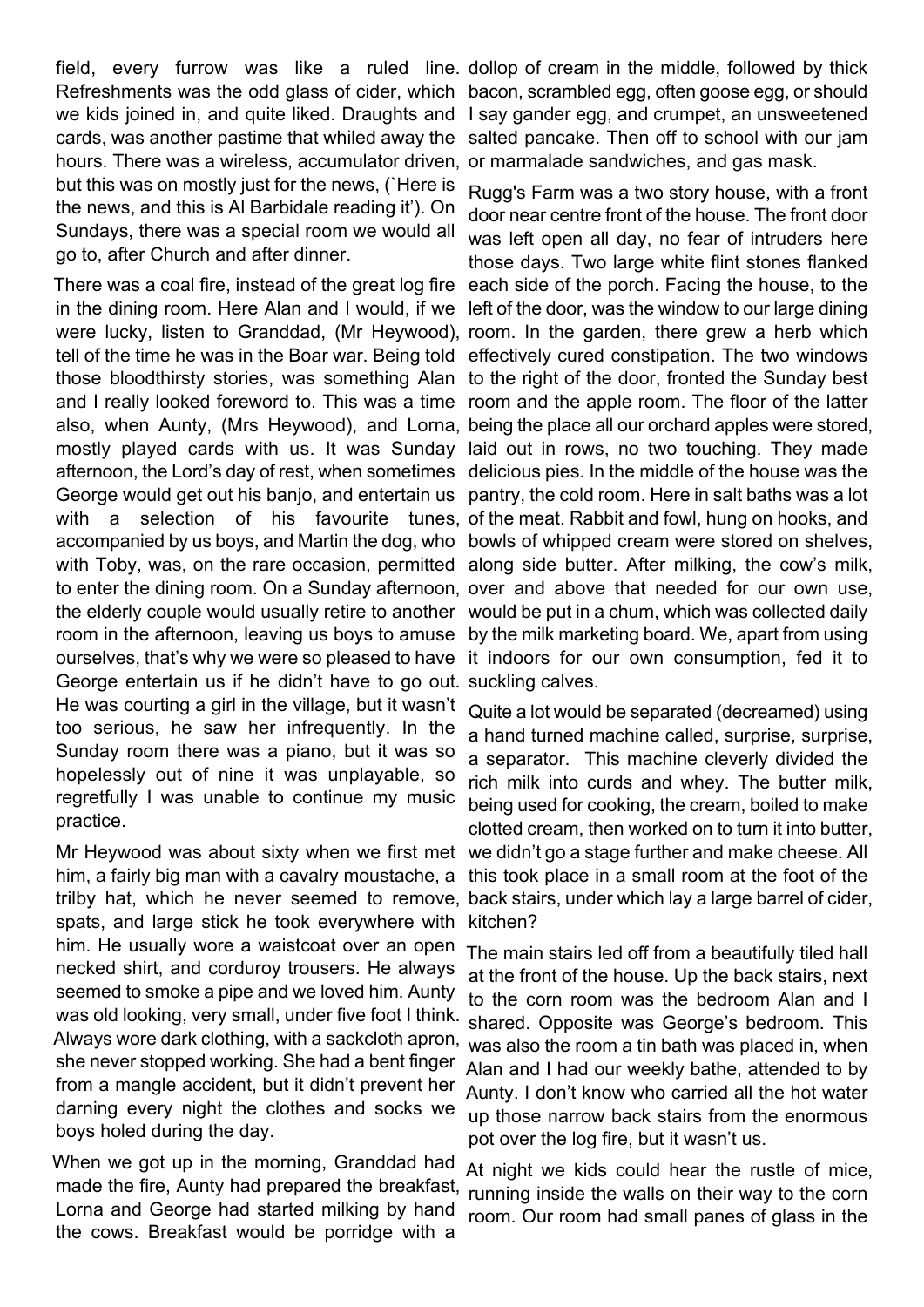frame. One small square pane had been broken liniment poured on the infected area, fingers and removed. Every night one of our cats would would fiercely rub the solution into the wound and crawl through and join us in bed. We liked the fat maggots would fly out in all directions. After company. Awoke one morning to find the cat had the area was cleared of the grubs, the wool would given birth to kittens on the pillow. Aunty was not be sheared close to the flesh which would be amused. She threw them out of the window. honeycombed with small holes, then a sulphur tar Beneath our window was the flat outhouse roof would be spread over the damaged tissue. Job so they didn't fall far. The cat kept trying to return done, always successful. The reason the sheep's them to the bedroom, but Aunty would have none tails are docked is the wool on the tails would of it. Fortunately Alan and I rescued the kittens become contaminated with it's dung and become and took them to the barn, where we made a nest victim to the bluebottle. for the litter. Most survived.

Another time, we awoke to hear scampering under service a large flock. Two would fight. The aim, our bed, it was a live mole, a present from our cat. as in cattle, is to improve the stock. Another We started with a cat called Tibby, of course, an painful job, and castration is painful for any animal, excellent ratter and mouser. She soon lost one was ringing the noses of the pigs. This is a C front foot, when she went rabbiting and caught shaped double pointed nail, brass, which is her pad in a gin. Nevertheless, she carried on with clamped through the nostril of all free range pigs. just one huge claw remaining on her ruined paw. Pigs use their noses as ploughs, or shovels, and She was the only cat allowed into the parlour by rip up turf and fruit trees, looking for roots to eat. the huge fire. The other animals dogs, cats, were The ring makes it painful to continue this practice. not allowed this privilege, a flaming log, as some found out, would be aimed at any animal foolhardy enough to chance it's luck, by Granddad.

Despite the tranquillity of Somerset, the sleepy snare, made by the local blacksmith, consisted of lanes overhung by a leafy ceiling of beech and a pair of steel toothed jaws with a strong spring sycamore branches, the rolling patchwork fields, to draw them shut held open by a flat plate of with small woods and coveys, wherever one metal which, if depressed, released a catch looked, there was a basic cruelty not seen by the allowing the jars to snap shut catching and casual observer. The flocks of sheep, in the fields, trapping that which had depressed the metal plate. all have to go through a trench of liquid poison. First from new, the traps would be buried in the This is to discourage the sheep's worst enemy ground for six months to get an earthy smell. Then after man, the bluebottle. Also, the sheep's tails they were set outside the rabbits' burrow where, were docked, and just as likely to end up on the farmers' plate the next day.

Despite being dipped, flies still attack some sheep, so the farmer has to visually examine his flock every day in the spring and summer. This is where the dogs come in. With a cry of 'Get afore them', our dogs would swiftly round up Granddad's sheep. Once trapped in a corner of` the field, the animals could be captured individually, and given a closer examination. To get a frisky sheep, one grabs it by its back leg, traps its head between one's legs, facing the rear of the animal. From this position it is very easy to examine the beast and medicate if necessary. Normally this would happen if, on our farm, George spotted a sheep with a wound or greasy looking patch, or rubbing As far away from the war as we were, the radio itself. If trouble was spotted, the beast would have kept us in touch with what was going on. The

Male sheep were neutered, one good ram will

Another cruel happening, whilst we were evacuated, was how rabbits were caught. The easiest and favourite way was using a gin. This the educated eye of the farmer could tell, the resident was most likely to tread. The gin would be set and covered with a fine layer of soil, then the next morning, a visit to the collection of traps would normally supply six or more rabbits, a couple of legs only, perhaps a pheasant or rat, or even on rare occasions, a cat. In my time I've seen many animals caught, sheep, cows, foxes, stoats, weasels, and many birds. Rabbit was our main meat food. Fortunately, Alan and I loved rabbit and after a large meal of it, with potatoes, turnip, carrots and gravy, we would represent our plates, and get, the same again. Nothing was wasted. I even used to eat the head, brains as well. Not the eyes or ears of course.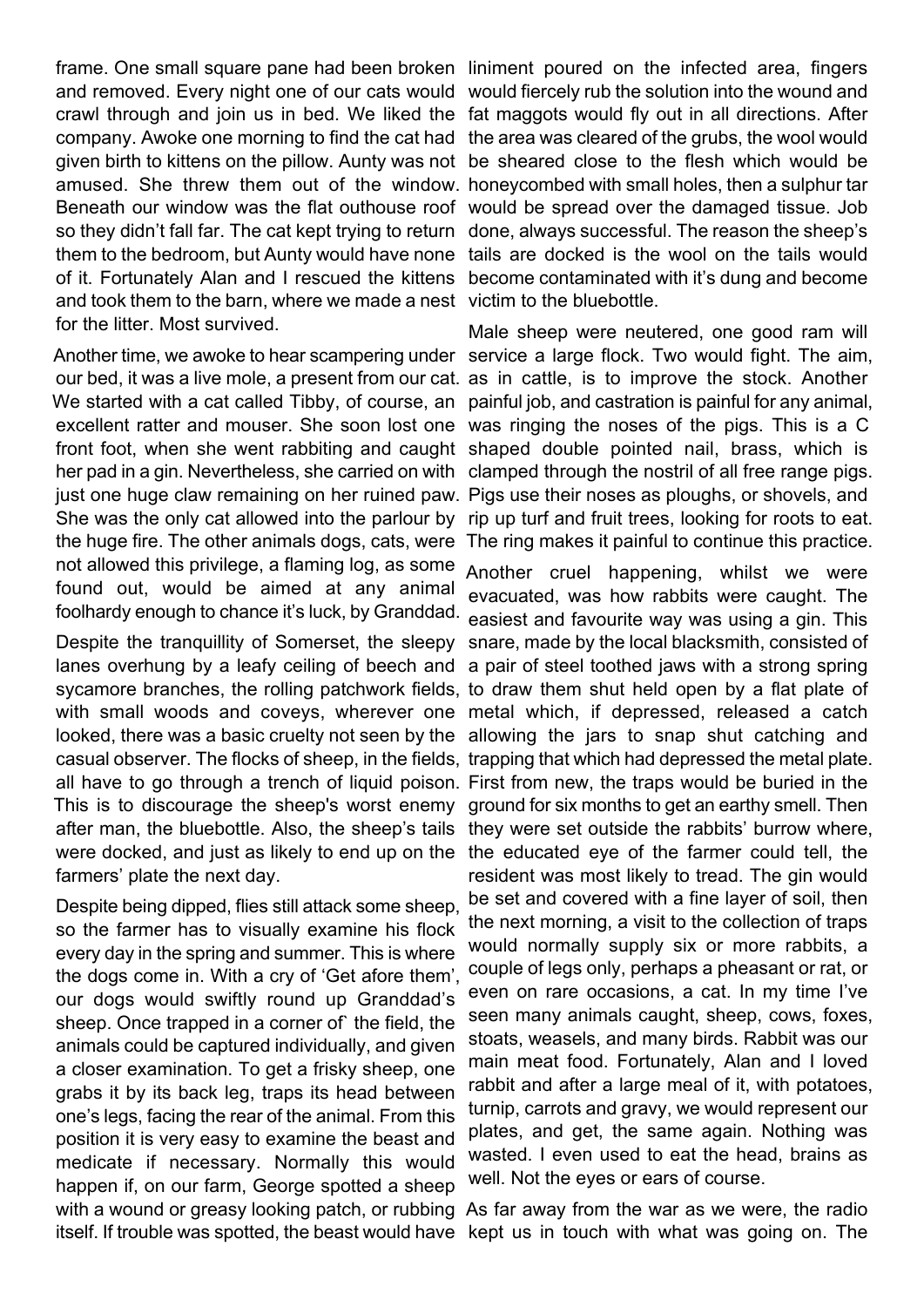school also encouraged us children to do our bit locally as a hook, Alan got in the way of the blade to help the war effort. We would collect strands of wool caught on twigs, quite a lot really, often helped by a large handful borrowed from the farm's stock. This we would take to school.. With a hundred kids doing the same, there was quite a lot collected. Another thing, we also collected hips and haws. These berries were used in the production of medicine, I believed. Alan and I also collected scrap iron. We collected a huge pile from miles around. A scrap dealer offered Granddad money for it. He asked us if we wanted to sell it, we said no, it's for the war effort, and that's where it went, I hope. On the day Rudolf Hess turned up in this country, George, Alan and I, were walking near the quarry with our two dogs Toby and Martin, constant companions, when we found a small dog. It seemed very lively but most of its hair was missing. We adopted it and called it Rudolf. A month or so later, George was replacing a ring in the nose of a large pig. I was clasping it's neck between my knees. When the pointed ends of the C sank into the pig's nostril's, it took off I was taken at some speed, astride it's back, backwards. Hanging on for grim death, I was unaware of the route the pig was taking through the orchard, as all I could see was two laughing figures receding in the distance. So it came as somewhat of a surprise when the back of my head came in violent contact with a low branch of one of the more substantial apple trees and dismounting me. I was very dazed and upon seeing Rudolf the dog, asked how we had come by him. Memory of his find, had been eradicated from my memory.

Life, could on occasions be dangerous for us evacuees. Frank Smith, a schoolboy of some twelve summers, met his death on the cycle he The most painful accident I've ever suffered was so proud of, speeding down one of the steep hills which surround the village of Brompton Regis. off a tree that George, and we, had felled with a He lost control and collided head on with the crosscut saw. Alan and I were alone. I chopped baker's van. We children all went to the funeral, at a branch which was bent, under some pressure many tears were shed. It was ironic the boy was from the weight of the tree itself. It sheared off sent to the country for his safety, only to die there, smashed into my face. I know what it means to not by enemy hands.

Alan and I had our own share of mishaps, both cutting our hands rather badly on the same day when we were lopping the heads off turnips. Another time, when we were cutting saplings down with a sharp tool like a scimitar, known

and received a blow to the ankle. He had to have his boot cut off. He still has the scar now.

Alan also had a badly swollen hand for some time. The nurse used to cycle from the village frequently, to bathe and squeeze the pus out. Then a large thorn popped out, well over half inch long. The hand quickly healed after that. Alan had been completely unaware he had this thorn imbedded in his flesh.

Near escapes were many. Once I was on Tidy the horse, galloping bare back, as we always rode, no reins. Alan was behind on another horse Short. My horse stumbled on a the uneven ground and fell over, throwing me to the ground. Every ounce of breath left my body, and I just lay there on my back. Alan on horse back immediately behind, hanging on like grim death, leapt over me without touching me. That was the horse's thoughtfulness, not Alan's, we weren't that good. We had little control of our mounts when we were on them. I used to lock my legs around its neck, Alan would usually be sharing the ride with me. The horse had often been encouraged to gallop by a slap on the rump, from George. Falling off, at first, was common. Often I'd end up upside down, but still hanging on. The horse would slow up, it's head going lower and lower with my dangling weight, then when it stopped, I'd just drop off.

Working in the quarry, way up a tall ladder we'd made from saplings and wire. I split a large slab of rock from the cliff face. As it fell, it took every rung out of the ladder below the one I was standing on, leaving me on two stilts. Another time Alan slid off the top of the quarry, he was lucky to get away with a sprained ankle.

occurred when Alan and I were lopping branches be dumbstruck. I couldn't talk or move, just stood there feeling my eyes close with the instant swelling. Alan was saying 'Speak to me Derek'. I couldn't say a dickey bird. It was Christmas Eve. Christmas Day, I had two black eyes, one eye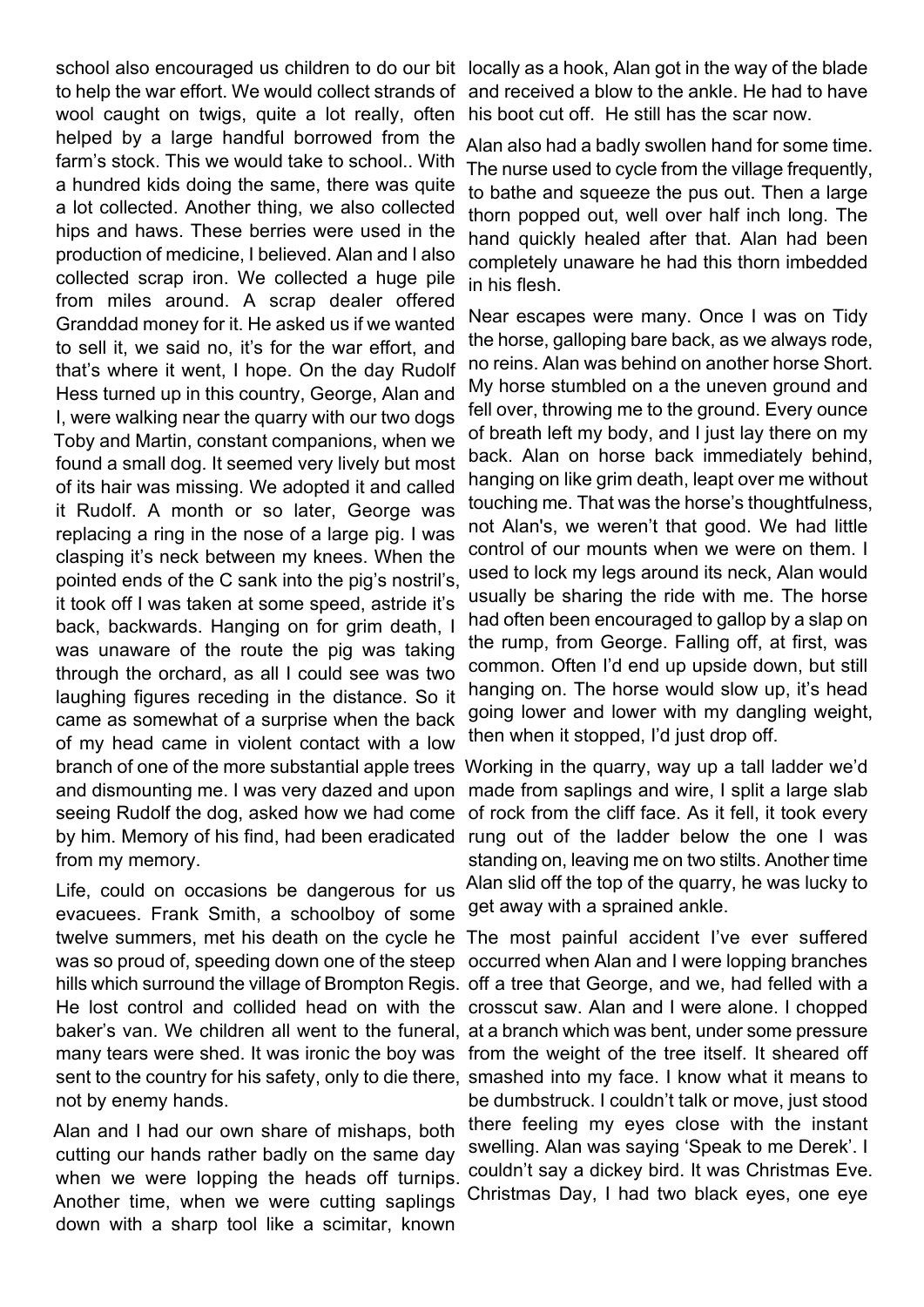completely shut and the other barely open, just a I think the best fun we had was rabbiting with slit.

I had a bee tangled in my hair, once. Now I had this fear of wasps, hornets and bees, since I'd been chased by a swarm as a child, the fear lingered on. George came to my rescue, scooping the bee out with bare hands. I was most thankful, very brave, doubt if I could do that.

We loved the animals around us. They were a constant source of fun. Martin the dog, who would wait for a hen to lay an egg, then pick it up in his mouth and carry it unbroken to a private place before eating it, if he could get away with it which he often did. Tibby, the eldest cat, with only one super claw remaining on her damaged paw, would stand on her back legs and use that claw like a scimitar against the dogs if they came too close to her grand kittens.

We went with George to a farm about four miles our consumption. The pelts would be nailed an away to collect a ram the Heywood's had bought. old back door. The same treatment was given to On the way back Alan got rather tired. George put him on the ram and he rode back in style.

On one occasion, I, as usual in front with legs locked firmly round the nags neck and Alan firmly holding on to my waist, was being taken at an unusual speed across a large field, the horse having been encouraged with a slap on it's rump. The bolting horse was heading for a five bar gate opening onto the small lane which meandered between 'our' fields. There was no way we could stop this horse, it was wearing no reins and there was no way it could have jumped the five barred gate. Someone was watching over us, because dear Granddad appeared before us at the gate, waved his arms in the air with his stick in one hand and hat in the other. The frightened horse skidded to a halt.

George taught us how to put chickens to sleep. faced downhill. An evacuee got between the Having caught the bird, if you tucked it's head beneath a wing, holding it there, then gently rocked the bird side to side in your hands, the fowl would fall asleep for about five minutes. We liked this Alan and I. One day we really went to town on the chickens. We spread some grain on the ground, then picked the chickens up one by one whole front. It stayed like that for several days, a and put them to sleep. We had about a dozen very good advert of the carpenter's workmanship snoozing when aunty came out, and told us off, and materials. Shortcomings with any of those inferring the hens would not lay eggs that day qualities in this case, would probably have because of our pranks.

George. With dogs, a load of green string nets and two ferrets in a sack, we'd go to a rabbit warren which we knew, from the rabbit dung, was occupied. Then we'd put nets over all the rabbit holes we could see or get at, put a ferret down the hole and wait. It would not be long before a rabbit came bounding out of a hole, often one we had not netted, in thick brambles. Then the animal would either run down another hole, often netted, or across the field, zigzagging, with the dogs in hot pursuit. Toby nearly always caught any rabbit he chased. Martin the other dog would give it a chew as well. George would then take the rabbit from the net, or dog, swiftly break its neck, then disembowel it with his knife. The dogs were happy to eat the entrails, the rest went back to the farm. A good session would bring in half a dozen or so rabbits. Aunty would skin them, if they were for the mole skins taken from the corpses of the unlucky victims trapped in our lawn. Pelts were sold to a man who came regularly in a van, purchasing any rabbits, fowl or eggs we could spare.

Butter, Lorna sold in the village.

A job we fell into on one occasion was to collect a large wooden wheelbarrow from the carpenter's shop in the village. This we did on our way home from school. Alan and I gave each other rides on the journey home. Another interesting incident concerning this carpenter occurred. He had made new shafts for a hay cart and they were fitted. The cart was in the field opposite awaiting collection. The shafts, of course, rested on the ground and acted as a brake. The field sloped away from the road towards a stream at it's foot. The shafts shafts, and raised them with the result the cart started moving. As it gathered momentum, the boy dropped the shafts. They luckily dug into the ground, and the great four wheeled hay cart reared up into the air, ending up with just it's rear wheels on the ground, the shafts propping up the resulted in loss of life.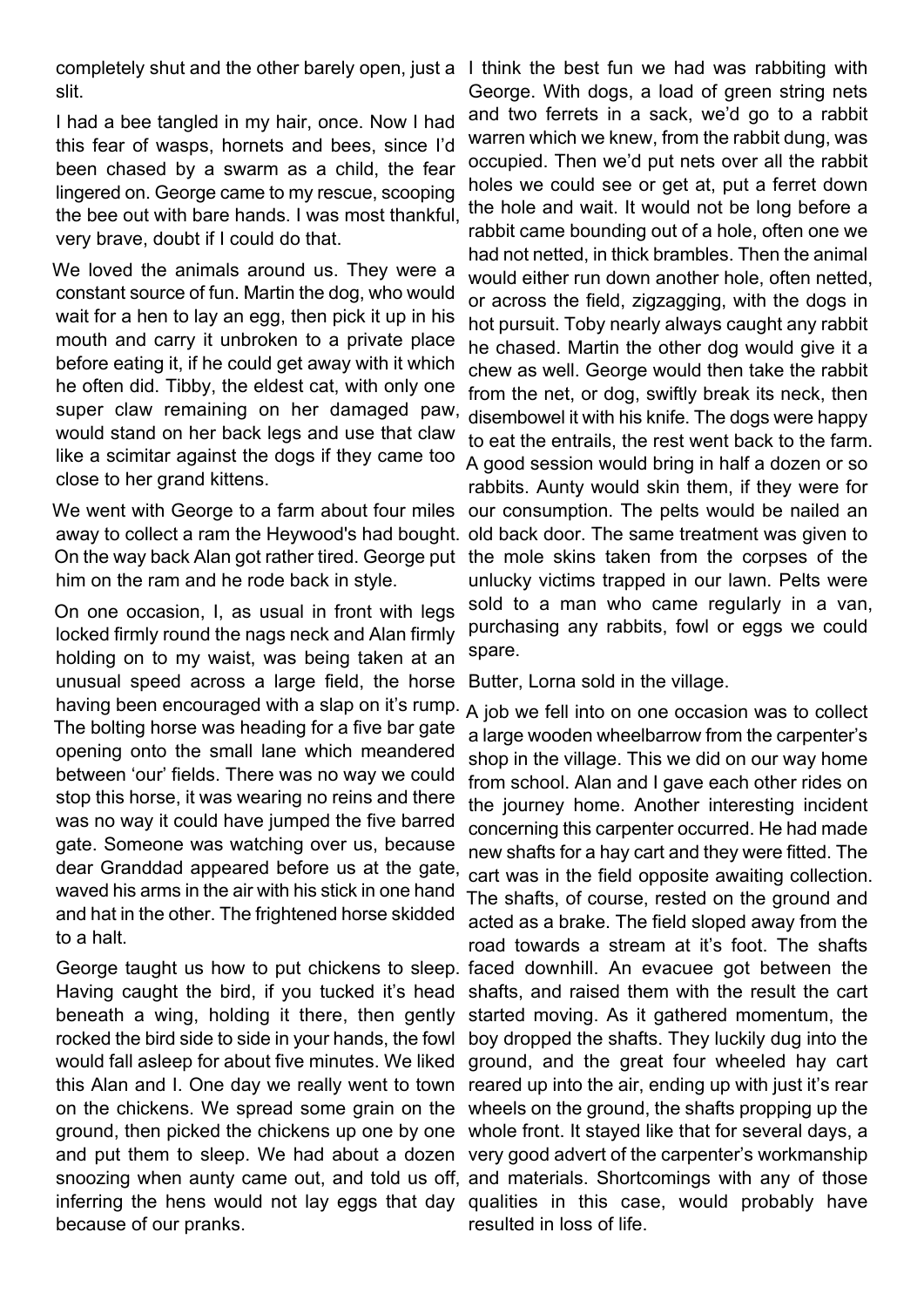Ask almost any Somerset man about cricket, and Granddad's drill, I drilled two holes about half inch, he'll rattle off scores, bowling averages, names, through the bat and handle, and doweled it with and history of his local team, on and on until the Granddad's oak dowels, used in gate repairs. The sun goes down. As Londoners like football, the results looked good, and when we played cricket 'Swedes', sorry Somerset folk, have adopted again, proved very successful. We spent many cricket. So I suppose it was hardly surprising that happy hours with George, playing with our home finally all this interest should get to Alan and made cricket set. For years I carried a constant myself. There was one or two problems though. memory of those games, with a crooked tooth, Some good points too. For one, we had a field, received from one of Alan's deliveries, which I we had a lot of them. This was an asset your failed to intercept with my bat, but did with my average Londoner severely lacked. The rest, mouth. however, was what we didn't have, no bat, no ball, After a year of walking to school five days a week no stumps, no team.

Not to be thwarted, I collected the faithful hook, with either Lorna or Aunty, the authorities decided (chopper like a scimitar), and headed for some the distance was too far for little lads to walk. They very damp ground. Here grew our willow tree, and laid on a car and chauffeur. Mr Stoneman, a like George Washington, I felled it. After chopping farmer neighbour a mere two miles away with five off a bat length, Alan and I retired to the barn with children of school attending age, got the job. For our hook and our trusty penknives, boy scout a while, we would all cram in his vehicle; on the variety. We split, cut, and shaped a cricket bat. It floor at the back was my position. Coming home did seem a trifle heavy, but it was the right shape. this way from school one afternoon, on a bend, Requests for a ball, any ball was greeted by sad one of his boys fiddled with the door handle and shaken heads, So all that work for nothing? Oh I, with my back against the door, did a back flip no, 'We'll make a ball' I said. Back to the fallen and cart wheeled down the road. This accident tree to hack off a ball sized log. Now we split, drained the colour from my cheeks and removed chopped, and cut away at our little log, and behold quite a lot of skin from my thigh. Of course, Mr we had a wooden ball. What a ball, What facets. Stoneman said I must have been touching the No light weight fairground wooden ball this. This handle, but then he would say that obviously. The was the cannonball of cricket balls, glistening, with result of this incident was to ensure Mr Stoneman highlights all over it, hard, and very heavy, but it made two trips each way. So now we got to school was roughly the right size. Stumps and bails was a piece of cake after the work we had put in on the other cricket gear. We had no cricket pads to protect our legs, we'd a bat for that.

A lovely sunny day saw Alan and I pacing out the twenty two yards pitch length, banging in the stumps, and arguing who was going to bat first. I won. Alan sent down a bowl with wicked accuracy, and I, with more luck than judgement, whacked it with the bat. Where the ball went I don't know, but my fingers were humming like a tuning fork. Back to the drawing board. The shock of a one piece timber bat, to one's hands, when contacting a ball Talking of wheels, on one of our safaris to derelict like iron, has to be tried to appreciate. I cut off the buildings around our area, we found a large iron bat handle and cut a deep V in the body of the bat, wheel. It had fat spokes, was cast iron and very where the original handle had joined. Made heavy, about four foot tall. Alan and I rolled it back another handle with a deep V to mate into the bat. to Rugg's. It was a new toy for us. With all the hills I cut up an old cycle inner tube, and put rubber around us, we were sure of lots of fun. We rolled between the V insert and the handle. Another it to the top of the lane alongside the farm and, piece of tube went on the handle. Then with with our sticks to guide it, set it rolling down the

and church on Sundays, another walk, the latter half hour too early and, after school, we would wait in the porch of The George public house until he had delivered his offspring home and returned to pick Alan and me up. He favoured his family both ways, this was always his sequence. We had just been collected one late afternoon when a brewery lorry had brake failure as it pulled into the pub grounds, a very steep downward stony slope. It crashed where Alan and I always waited. Another time, as we were being driven home to Rugg's, a wheel overtook us. It was ours, and had come off the car.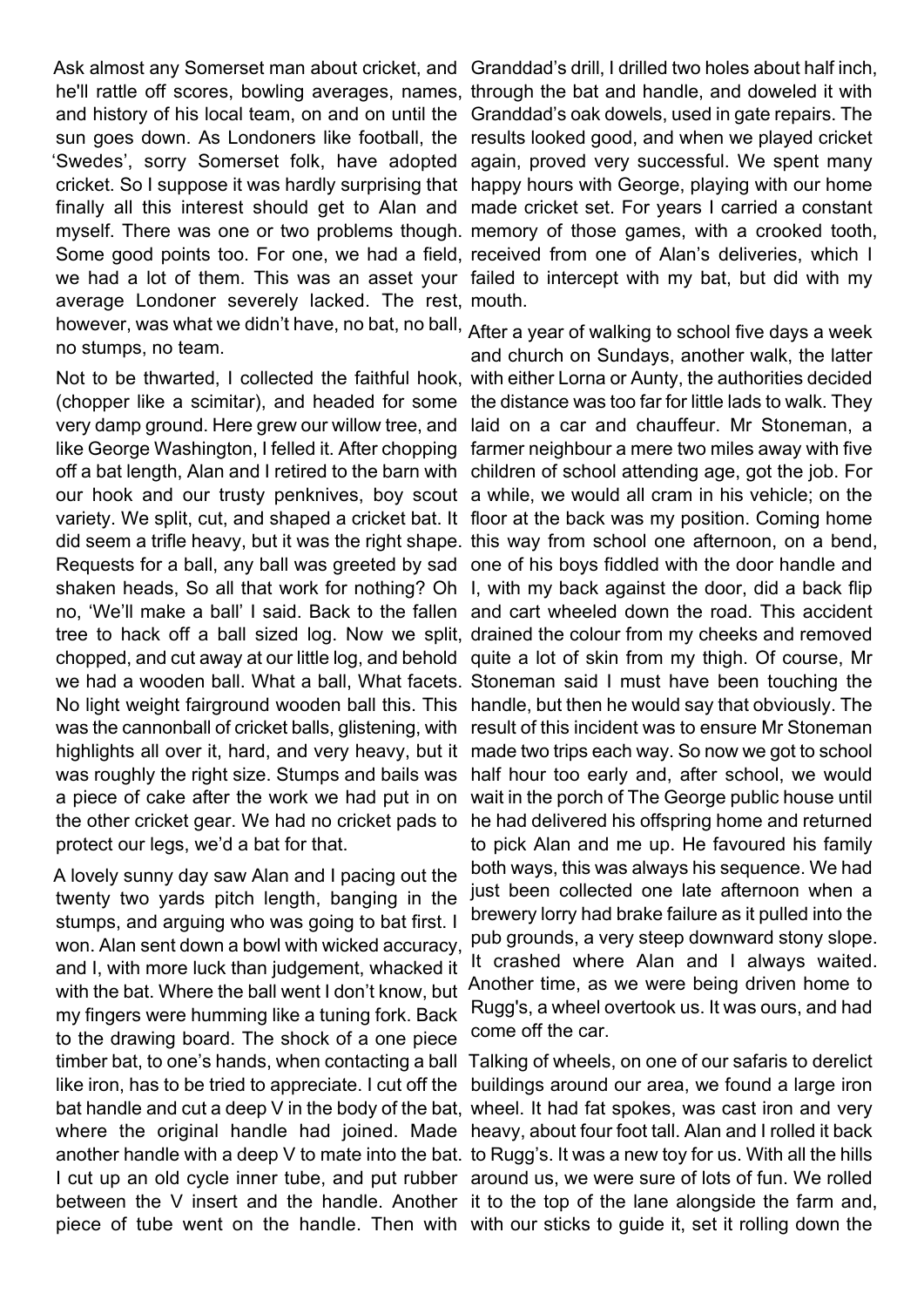hill. It gathered speed and left us standing. Down little sad to discover the nearest ale house was in the lane it pelted then, to our horror, coming up the village, three and a half miles away. He the hill was a little black Austin car. We wouldn't arranged to borrow Lorna's cycle and, with see more than two cars a day, and those we'd George, made the journey to The George Inn to know and expect. This was a stranger. The lane quench his thirst. We took Mum, Dad and Joan was all of eight foot wide, the car maybe four foot for a walk round the farm. 'Bloody birds' exclaimed six inches, but somehow the wheel slid by. Alan Dad as a large salvo from a feathered friend and I were over the hedge and away. Never did landed with uncanny accuracy on his new trilby. hear anymore about it, we must have given Mum was being very careful where she walked. someone a nasty fright. We rescued the wheel High heels and cow dung are not very compatible. and had much fun with it on farm land before it After a big tea, when we were all spoilt as usual disintegrated, spectacularly, near the quarry. Bet with large portions and with cream on the cakes, the remnants of that wheel still remain in the Mum decided to have an early night. She was stream at the foot of the hill.

farm. Mum, done up to the nines in high heel us later that Dad kept wanting to go the wrong shoes, short skirt by Somerset standards, big hat, way on their return from the inn. He could be and I do mean big, was perhaps a bit of an stubborn, Dad. George gave up trying to convince eye-opener for the church-going Heywood's. Dad, him, and cycled off the correct way home. Only on the other hand, modestly dressed with a new then, did Dad accept he might be wrong and trilby hat was more acceptable. Our parents were given a large bedroom to the extreme right of the house, a room, indeed an area, Alan and I had not been encouraged to explore. It was very Victorian, with a huge wardrobe, dressing table, cabinets and bed, but very clean and smart in an old fashioned way. The chamber pot was under the bed, same as in our room, and the water jug and basin were in full view. There was a beautiful white sheep skin rug on the floor, everything in complete contrast to the room Alan and I shared. We shared a three foot wide bed. There was a small dressing table, with a bowl on it, a stack of comics on the floor and, of course, the china potty beneath the bed. No curtains, no rug, no wardrobe, no room. Our clothes, and that's boasting, such as there were, were kept in George's room opposite. We had one decent outfit, quit a bit on the tight side, which was for Sundays and school. For wear around the farm, we wore rags and adult's hand-me-downs. Coat with pocket torn and hanging, shirts with no collar, cuffs well worn, socks and jumpers a mass of darns, and leaky boots. Not from the bottom but from the top. It's so wet everywhere. To be honest, wearing rags around the farm worried us not at all but, for other occasions, we would have preferred better fitting clothes.

Dad lost no time getting to know George and making arrangements to go to the pub. He was a

used to electricity.

Mum, Dad, and Joan visited and stayed at the George and Dad set off for the pub. George told chased after George in some panic I should imagine.

> Joan got a ride on a horse and we showed our parents our own home, made with our own hands, in the quarry. We built a fire and cooked a few apples, but I could see they were not impressed. They were Londoners through and through and too old to change. Somehow it was a relief when they went back. They did hire Mr Stoneman to take themselves and us to the cinema at Minehead before they left. This being the one thing Alan and I missed from the old life, apart from my piano, of course.

> If there was one thing Somerset had variety of, it was weather. When the sun shines it is wonderful. On a clear night, walking across the fields, the sky seemed a mass of brilliant stars, the moon giving a pale lemon glint to the leaves on the trees, and dewdrops on the grass gleaming like precious stones. On a bad day, the heavens would fall, and if we had to go out in it, we'd throw thick a flour sack over our shoulders put on one of Granddad's big hats and grin and bare it. As well as wet and windy weather, there was the snow. The animals didn't like it, but Alan and I did. Out would come the dung cart. A few bundles of hay would be chopped from a hayrick and loaded on to it and off we'd go with either Tidy or Short between the shafts supplying the pulling power. Once to the fields where the hungry animals were, we would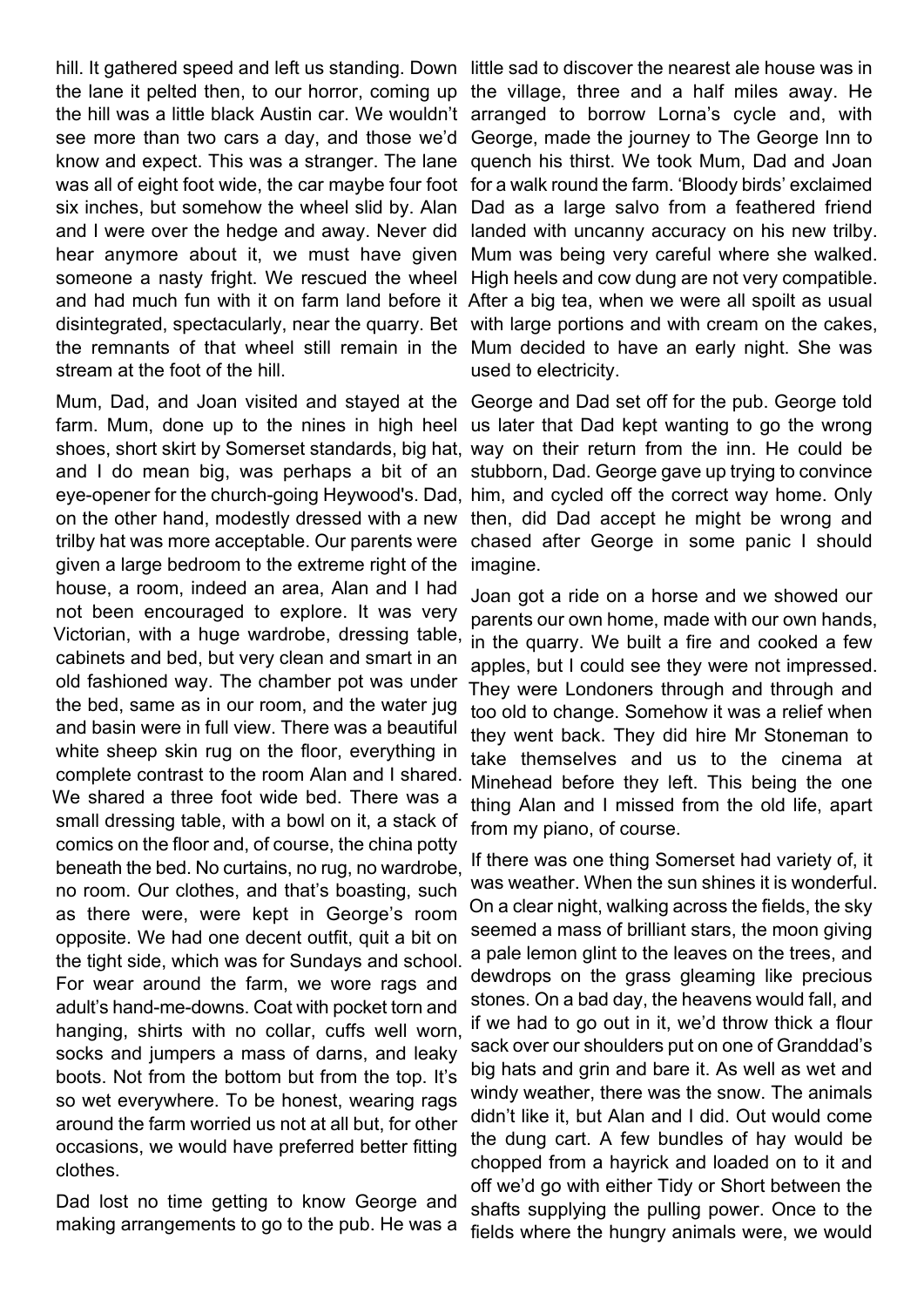unload the hay, which was well received by both Newspaper, torn into squares, was used in most sheep and cattle.

There would be snowball fights with George In the distance, from the farm, we could see a line verses Alan and me. We once made a giant of mauve hills. These were Haddon Hills, upon snowball which still partially existed the following June. When the rains came down non-stop for days, the rivers between the farm and the village would flood making the road impassable. Then there would be no school for us.

On one such occasion, a corner of a field just behind the farmhouse became a lake. We got the tin bath Aunty used to bathe us in, and used it as a boat. We got drenched, but what fun we had. We always enjoyed ourselves.

We had our own garden at the farm where we grew shallots, radishes, and lettuce. Also, we would collect hazel nuts and bury them in our garden in a sealed tin, the nuts having first been salted to prevent decay.

Salt was very important on the farm. First there was the salt stone. This brown salty stone was in the barn. When the animals were in the paddock within the barn, they would lick the stone. They needed some salt for their health. Alan and I also licked the stone. Second, the meat in the larder was kept from going bad by being laid in a bath of brine. Other meat would hang in the enormous chimney where it would become smoked, another method of preserving flesh fit for human consumption.

The cream was in bowls in the larder, and it was not uncommon to find a drowned mouse in its depths. The cream was never discarded. No one seemed to get ill. We also cleaned our teeth with salt and soot combined, no one bought us toothpaste. Injuries were taken very matter-of-fact here. A cut, which in London would need three or four stitches, was simply treated with a mixture of sugar and soft soap, and bound with a small bandage. The wound would heal and be forgotten in no time. Constipation, from which I suffered badly one time until I was sensible enough to tell Aunty, was swiftly relieved by a few leaves, obtained from a bush in the front garden, mixed in warm water and which I was given to drink. Nettle stings we rubbed with dock leaves, which seemed to alleviate the pain. Dock leaves substituted for toilet paper on those occasions Alan or I were caught short in the fields.

toilets in those times, including Rugg's.

which grew small purple ground fruit, like a small grape, called locally whortleberries. They made delicious pies. Lorna took Alan and I on a rare trip to these hills, where we stuffed our faces and collected baskets full of the fruit. These same hills were occupied by the American forces later in the war. When, they left, they buried all the things they couldn't take with them. Many of the villagers for miles around were digging away only hours after the 'Yanks' had departed and making finds of blankets, clothing, tools even tinned food. It was better than a gold strike.

Although miles away from the war's targets, a solitary enemy plane did drop a single bomb about two miles away from Rugg's. It could have fallen anywhere but, by chance, it fell right beside the road leading to Upton, a village as far away as Brompton, to the left of the farm where Clifford, another Heywood son, had a farm and where we occasionally went to church with Aunty for a change. Local farmers claimed they had been shaken out of bed, and people came from miles around to view this act of war. In fact it was a very small bomb, and did no damage what-so-ever.

Apart from school, we had very little social life with other children. One exception was Terry Stevens. He was billeted on a farm also not too far away. He had a pair of roller skates. Alan and I would meet Terry of an evening on the brow of a hill, about half-way between the farms. Here, we would take it in turns to sit on one skate and roll down the lane from top to bottom. The lane had a hard tarmac surface, smooth as a babies bum. Traffic was non-existent in this time of fuel restriction. How we steered those skates with our backsides, our legs stuck in the air, I don't know, but we did, and great fun it was. It didn't do any favours to our clothes however, they really suffered. Most evenings would see Lorna or Aunty, patching our clothes. Even we boys darned our socks and Lorna taught Alan to knit.

I seemed to feel the cold a lot and got into the habit of reading whenever I could. I would sit on the stool by the great fire in the dining room, actually sitting beneath the enormous chimney. The log fire would be in the middle, and opposite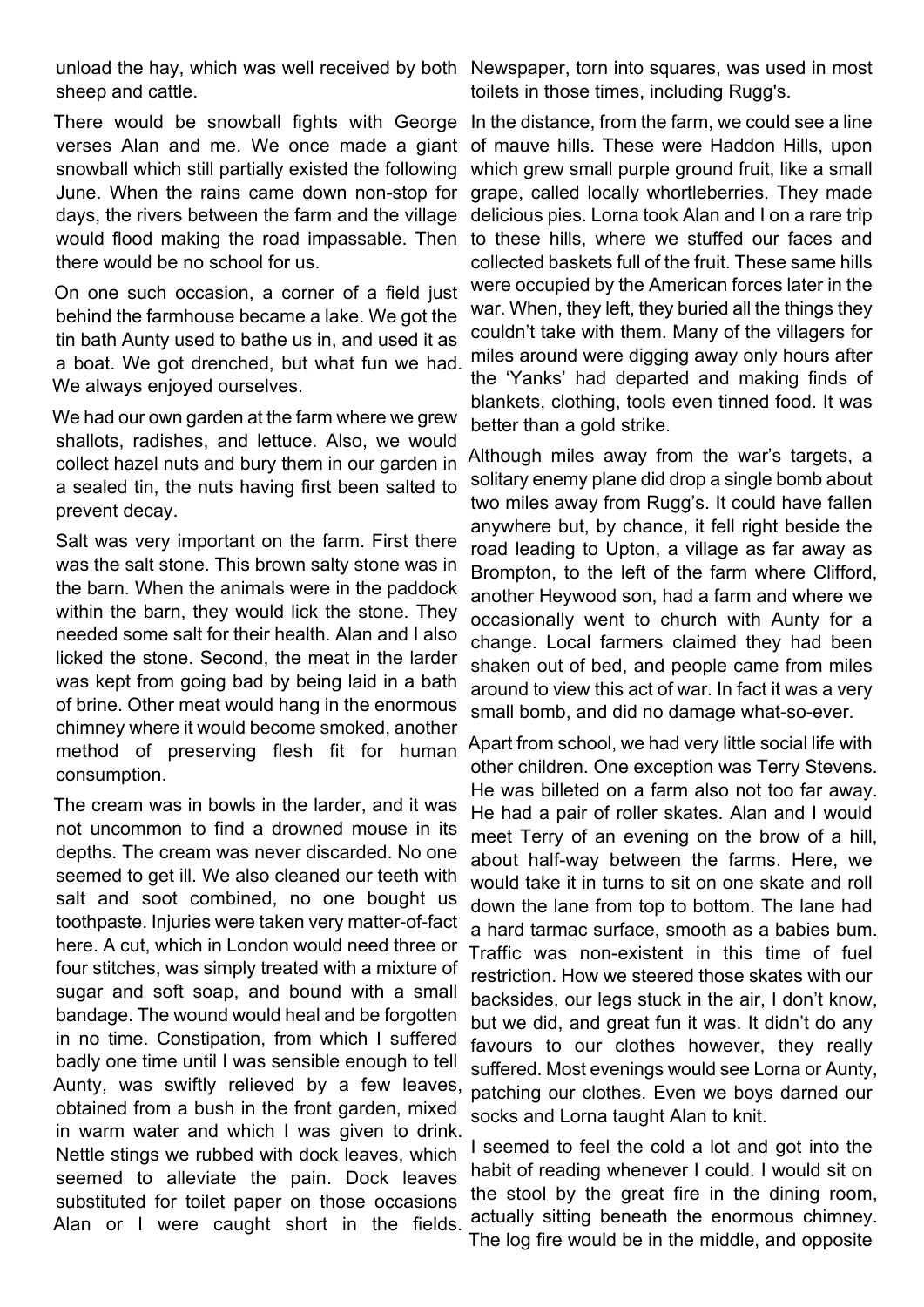my wide stool was the black shiny cooking range market, after the sheep had been sold, George or with it's own small log fire and collection of large iron pots. From this unlikely setting, Aunty made animals such as these would travel home beneath the most delicious food.

Alan never took to reading books, and would go out in all weather with George, leaving chilly Derek with a book by the fire. Granddad started calling me the parson, because I always had a book or comic in my hands.

We helped in all things around the farm now, except milking. Here, the cats would sit licking their lips as George and Lorna drained by hand the great teats of the eight or nine cows, milked twice daily, come what may. George would often squirt us with milk, but it was the cats and dogs who really appreciated it, opening their mouths and catching and swallowing the warm white liquid with uncanny accuracy.

Alan and I would help George saw down the odd beech or sycamore tree and then saw it up, using a crosscut saw (one with a handle each end), into foot long lengths. These would be split with an axe. It always surprised me just how much wood one got from each of these foot long tree trunk logs. This split wood, and short cut branch logs, was used for the kitchen range. Branches, cut to three foot long, would be used to stoke the dining room fire laid on two iron decorated fire dogs. Burning, Every six months the biggest pig would be they gave out a good heat. I spent a lot of time just gazing at the glowing embers. The fantastic pictures one can see in the flames and hot coals is a sight rarely duplicated in this modern age of central heating and gas fires.

We walked with George, following the horse drawn machinery, up and down every field we ever sowed, ploughed or reaped. We helped with gathering the hay and all the other crops. When the thrashing machine came, complete with tractor, It's a cruel life, but a way of life these God fearing to steal the grain from the stalks, we would be there encouraging the dogs to catch the rats, deer hunting, unchanged for centuries. Although which appear in great numbers as the cutters reduced the square of a corn field to a room sized area. Then rabbits, rats, mice, would dart out every which way, very few escaping the teeth of our dogs.

Every so often, we would go to a market. Often with the dogs driving a flock of sheep before us. We would, in all probability, ride in the dung cart pulled by one of our faithful horses. There, at the

Granddad might purchase a calf or pigs. Any a net in the dung cart. Alan and I might well walk if room was not available. We were used to that.

On one occasion upon arrival back at Rugg's, we pulled into the court (area before cowshed and stable) when one of us allowed our cargo of small pigs to escape. They shot everywhere at great speed. One went into the cowshed where milking was taking place, badly frightening the cows. One cow expecting twins snapped her neck chains and subsequently one of her calves was born dead.

Lorna used to feed the animals in the immediate vicinity of the farmhouse. The geese, ducks, and chickens would come running when she came in sight. Another job was feeding the calves. Soon after birth the calves were separated from their mothers because farmers want the rich milk for themselves. Of course, the calves had to have some, they were too young to graze and, as they can't lap as a cat would, the only way to feed them, while they are so small, was to put one's fingers in the bucket of milk and allow the calves to suck them, drawing the liquid to their mouths with the suction. This did not hurt us, so Alan and I often helped out with this chore.

dragged, protesting loudly, to the outhouse behind the farm house. It's great belly nigh dragging on the ground, it would squeal. Once Granddad had roped it up to a beam and cut its throat, it really let rip. Gallons of blood seemed to come from it's body before it died. Then the carcass would be scalded to remove the hair on it's body, gutted. sawn the length of it's body and the meat hung in the chimney, or salted in the larder.

people saw no wrong in, and was a tradition, like fox hunting, badger hunting and even deer hunting took place while we were at Somerset, the few occasions we witnessed the hunt was very brief; we could not hope to keep up with the hunt on foot, the hunters being on horse back. The hunt for rabbits and pheasants, however, we saw on our farm. Local farmers, on an agreed day, would turn up complete with guns and dogs, well trained, and kill the game where ever they could. Then all return to our farmhouse, where an enormous meal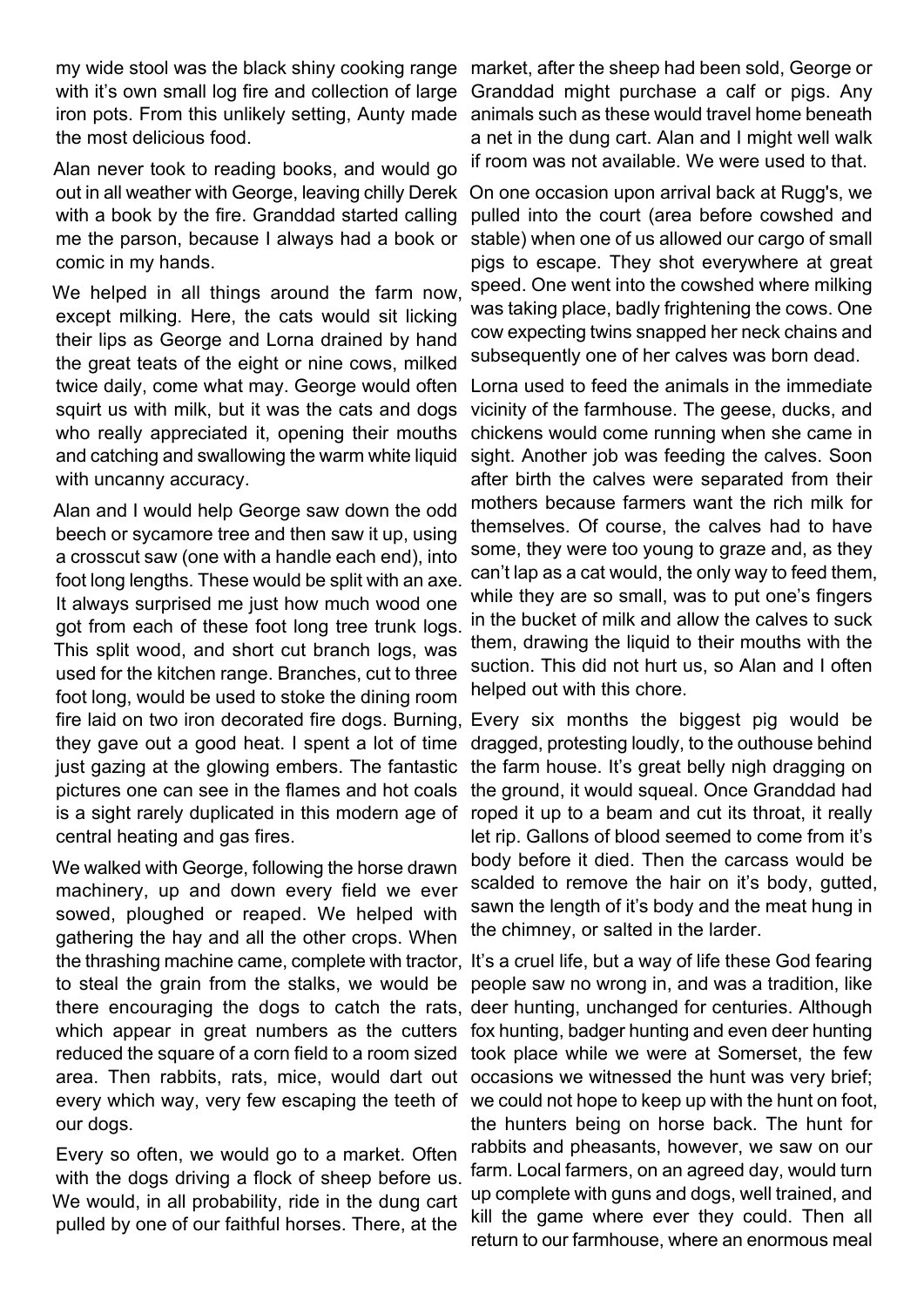on the great table would be laid out .Everyone something else. 'Fire away', they said and I let rip would have their fill with cider and port to follow. with 'Bless 'em all'. At the chorus I beseeched No one would believe there was a war on and food everyone to join in, which they did. There was was rationed.

During this period, Mum and Dad were bombed out. First, a bomb opposite smashed the doors Shortly after this, the children of my age had to sit and windows, and drove the precious piano right our eleven plus exam. Much to my surprise, I was through the front room wall into my bedroom. Then, one of only two children to win a scholarship. A the land mines in adjacent Station Road where girl called Jean Judd was the other successful the Warner's lived, ruined the house beyond repair. scribe. As there seemed to be a lull in the bombing Aunt Win, who lived a few doors away, was of London at this time, and with me winning the impaled on iron railings. Mum and Dad also scholarship, Mother decided we should come suffered injuries. Uncle Len, one of mother's home to London and I should go to High School. brothers, invited my parents to stay with him, but She came and collected us and we wished the his wife, 'hard hearted Anna', as Mum called her, Heywood's goodbye. We were invited back made a big fuss about it, even though our parents whenever we wished. George prevailed on Alan were in obvious distress. Shortly after, Mum to remain, but he came with Mum and me, back moved into Aunt Ethel's, an elder sister of hers. to the Smoke, not that he had much choice. This was also about the time Dad went into the navy, on M.T.B.boats.

At school, I seemed to be getting on quite well with the bottom of a long road with a school in the my lessons. Not only did Miss Allison, our teacher, middle. Very near was Valentine's park. Alan was teach us the three R's, we were taught dancing and singing. The authorities must have decided Ilford County High, which was a bus ride away in about then to take some interest in the evacuees. Barkingside, not Ilford. A small prize was offered for the best essay on the subject of thrift. I know I wrote pages. The Heywood's were a wonderful example, hardly ever spending a penny, growing practically all their own food and not over paying their labour. Anyway, my essay was the winning entry and the organisers practiced their subject, awarding me a few savings stamps to the value of fifteen shillings.

The B.B.C. notified the schools that they were interested in hearing the best child singer each school could produce. This child would be recorded singing, judged against the competition, and the best would be transmitted on the radio. There was very little singing talent in our school, but I often did stand up and sing in class.

Miss Allison seemed to think I filled the bill. I practiced every day on a carol type song until Miss Allison felt I was good. Came the great day, in the he did, as instructed, an emergency stop. The street before all the villagers in front of the school, next moment, my foot was up the platform, up the a little discussion took place between Miss Allison next step, and I was steaming down the corridor and the B.B.C. people. It seemed the song I had between amazed passengers at a considerable learnt so well was not quite what they had in mind rate of knots, to slam against the panel behind the and did I have another I could replace it with. It driver, with all the go knocked out of me and red was all very disturbing, but I rallied round and, with hot feet.no backing what so ever, agreed to sing

clapping but I never did discover if the B.B.C. used the recording.

Home in London was now Christchurch Road, Ilford. A semi-detached house of decent size near installed in Christchurch School, and I went to

From being nearly the brightest child in a school, it was somewhat shattering to discover that at this school, most lads of my age were at least my equal and generally much better educated. I soon settled down, however, and the present of a cycle on my twelfth birthday gave me so much more freedom.

Mother was now a clippie, (lady Bus conductor). Sometimes I'd meet her as the bus I went to school on was on her route. No trams here, electric trolley buses, and boy did they accelerate. Running for the bus once, I just got one hand on the rail and the bus really took off. I hung on and the next moment my little feet were slamming down at a prodigious rate. When we, the bus and I, reached abut thirty miles per hour, no kid, someone gave the driver the three bell signal and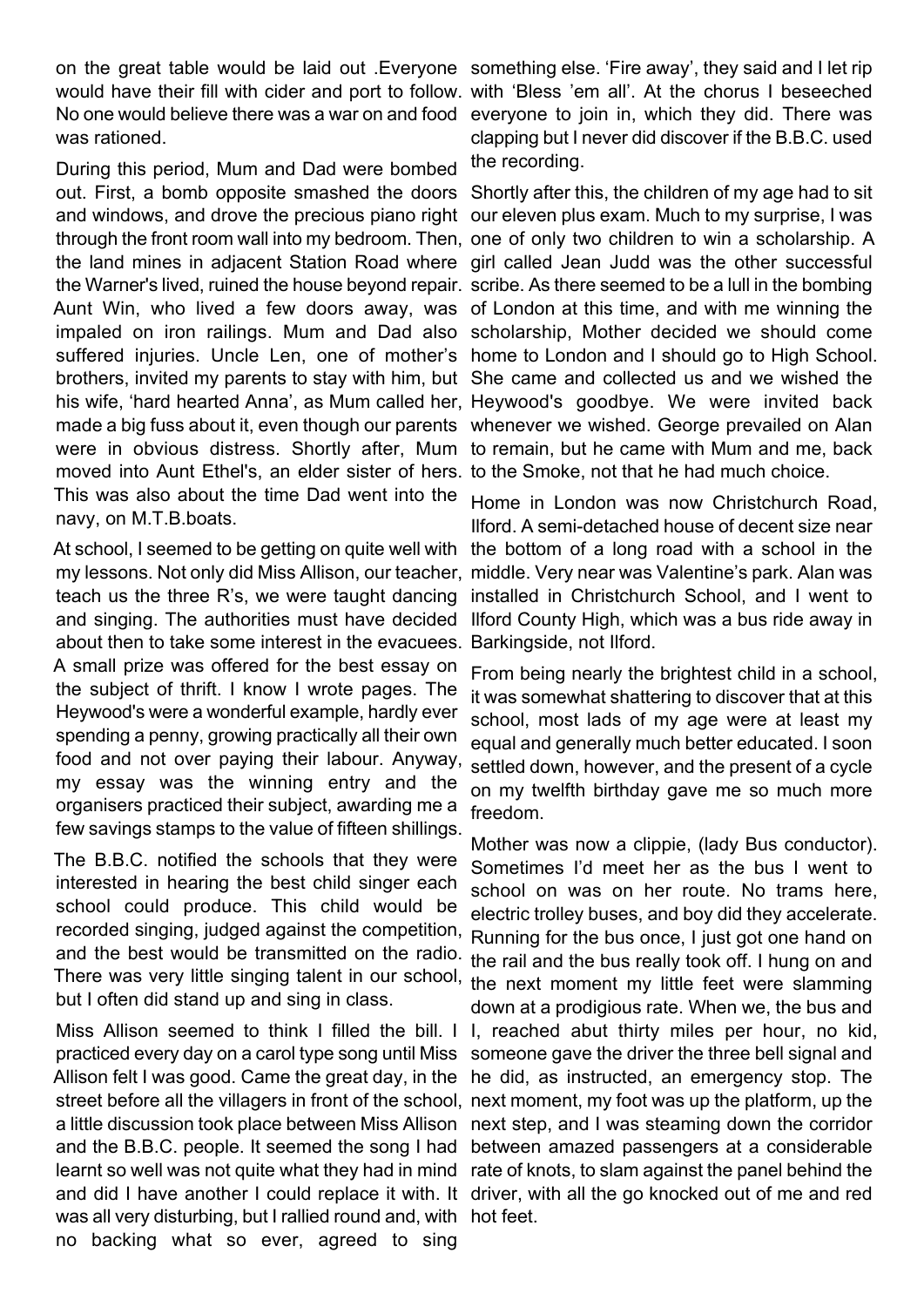London was a complete change for me from Our garden was a wilderness with weeds and Somerset. Looking back now, this was a period neglected vegetables growing everywhere. At one of my life when I was bored. There was the odd time, Mother even had a few chickens, and a air raid at night. In the morning, doing a paper rabbit. One day while Mother was at work, Alan round, I would find shrapnel. This was the remnants of exploded shells, fired at German aircraft, and raining down on the roofs and streets below. The nose caps were especially prized. with a small hole in the middle. As the fire heated Alan and I had quite a collection. When a German plane was shot down, crashing on the flats at Forest Gate, near where my friend Roy Sayers lived, Alan and I went to view it. The wardens and police said touch nothing, but we returned to the house with live machine gun bullets and an intact signal lamp complete with coloured glass. This was as nothing compared to the collection of intact incendiary bombs, live, which we had.

This is the story. Joan, my young sister, was evacuated and billeted at her Grandparent's at Nine ashes Blackmoor, Brentwood way. Every so often, mother would take Alan and I to visit her on a Saturday. We'd stay the night and return on Sunday. We quite enjoyed this as we also had Weather in London differed completely to that in cousins there, Dolly, John, and Heather.

One day upon arrival, we boys were shown an old Morris van in Granddad's rather large garden where an incendiary bomb had fallen, gone right through the bodywork, and punched a round hole through the woodwork without igniting. Our cousins told us a string of bombs had fallen right across the field behind the garden, and this had been the first bomb. Some adult had, of course, removed it but we thought we'd look for some more. Anyway, we were spectacularly successful. The bombs had fallen on very soft moist soil. They had driven into the ground about a yard, then the compacted earth had sprung the bombs back, so that the fins showed some even lying adjacent to their entry hole. We captured quite a lot and smuggled them into our suitcase.

When Mum took us home on the coach, the bombs, unbeknown to mother, accompanied us home. I used to unscrew them, take off the nose cap and tin. Inside the magnesium case was a grey powder. Inside the nose cap, a tiny amount of a green powder. Experiments proved the green was explosive whilst the grey powder was slow burning. I'm glad now, I never thought to experiment with the magnesium cases.

and I started a fire in the garden. On a metal stand set in the flames, I was boiling a milk bottle full of paraffin. The milk bottle, had a thin metal lid on it the bottle, gas from the paraffin escaped through the hole in the lid and was ignited by the fire This resulted in a blowlamp like flame shooting out of the top of the bottle. We quite liked this experiment but Mother came home unexpectedly and didn't share our views. She emptied a bucket of water on our experiment. Silly girl. The cold water broke the glass bottle and the boiling paraffin went up with one great flash. Mother's eyelashes and curly hair (Shirley Temple stile) at the front , was reduced to stubble in a flash. In a flash, I'm killing myself. She chased us, me and Alan, down the street with a broom, but of course she didn't catch us.

Somerset. We had fog. One Saturday, Mother took me and Alan on a coach to visit Nan at Nine Ashes. Joan was with us. She had come back to visit us at Ilford for a short holiday and was being returned to her Gran. The fog descended at Romford and volunteers where walking before the bus, leading the driver. It was in the evening. The driver of the vehicle finally gave in and said, he could drive no further. We all had to get out and walk to Brentwood. A man carried Joan, and the rest of us walked in convoy, led, and this is true, by a blind man. We made Brentwood police station, which was before the town really started. The Police phoned about and received the information that the fog had lifted ahead and buses were running there, so we finally did get to Nine Ashes.

Alan and I, joined the Boys Brigade. It wasn't a bad club, but it meant we had to go to church Sunday and also play soldiers marching up and down. There was a clubroom with various games for the lads. We made friends with two of the boys, the Proctors. Their mother was a friend of our mother's, having worked alongside her at Plessey's munitions factory. I remember one morning, preparing to go to school, when the sirens sounded and we heard the whistle of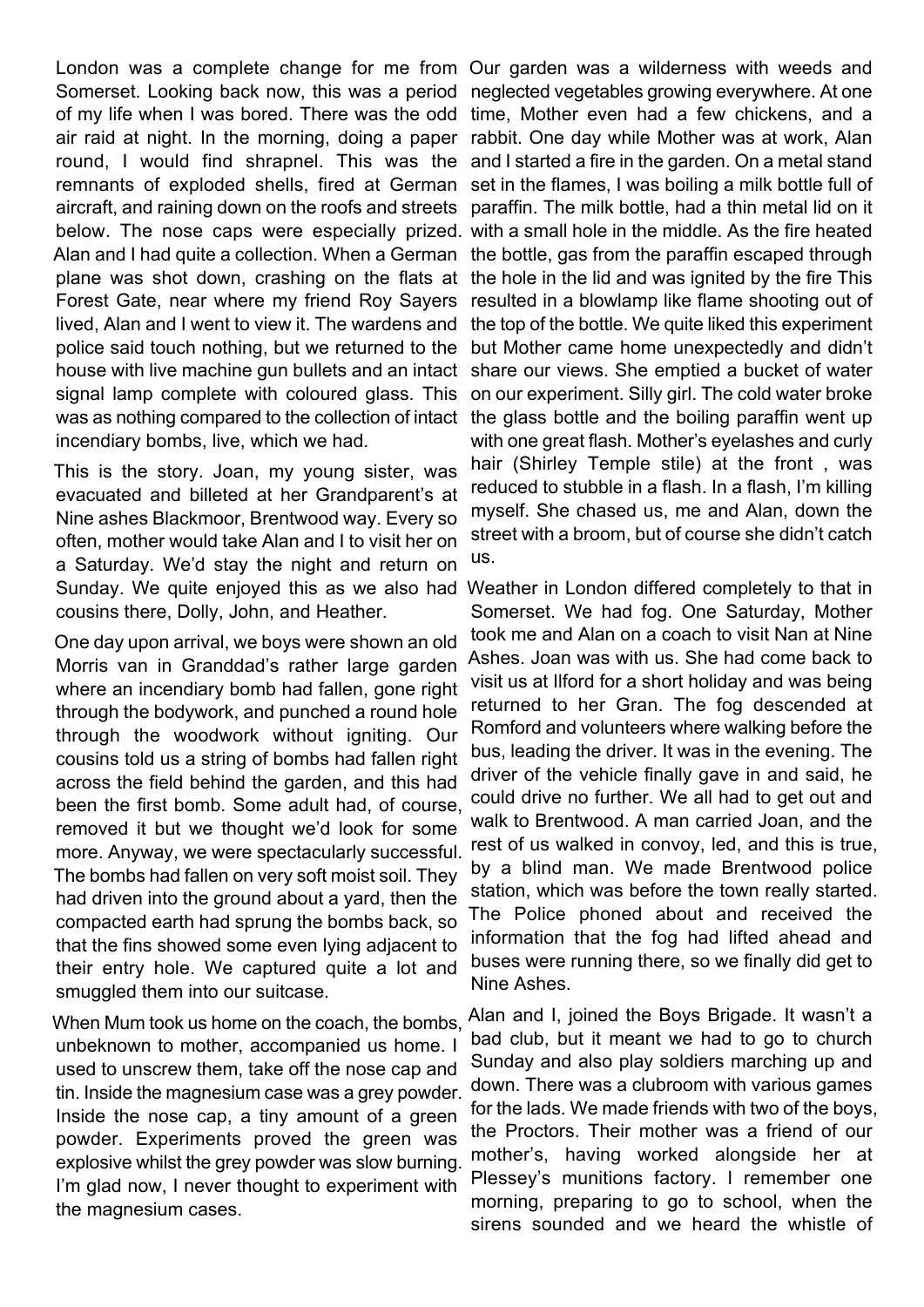bombs falling. Dad grabbed me and Alan and and we wanted to go. I don't think our parents pushed us to the floor. The bombs sounded quite near. They landed on a Coop close to the Boy's brigade club. Shrapnel punched right through one of the steel poles used to hold up the trolley bus power lines, half inch thick steel.

I had seen very few actual new bomb sites. Alan all, we were on holiday. We again helped with and I revisited our house in Talbot Road, which had taken such a beating. I was hoping to find some of my possessions, but a workman stopped us going in saying it was dangerous. I lost everything there. Very little of our old home seemed to have arrived at Christchurch Road, for our benefit. Sweets were rationed like most certainly none of my stuff.

Mother now had a boarder upstairs at Ilford, a each had a book with coupons, allowing just so young married woman with a small baby. Her husband being in the forces. At our Forest Gate house, we had a gentleman boarder, a Mr Smiddle, eating rabbit for dinner, but weekends, we might a German. He bought me a toy car which would go, or stop with voiced request. When the buzz bombs started falling, we began sleeping in the shelter in the garden. Sometimes in the day now, the sirens would sound and we'd look in the sky and see the little plane with smoke coming from it's tail, wending its way towards us with it's distinct engine note. Then the engine would cough a few times, the smoke would cease, it would be out of fuel. Down it would glide, onto some unlucky person's home. It seems surprising now, but raids and bombs never worried the kids, we just ignored them.

At school, I struggled on, but never enjoyed it as I had at Somerset. It was a good school, modern, a large building, with a huge sports field, but I missed the intimacy of the school at Somerset. We took the war effort more seriously at Somerset too. There, even the school turned part of it's sport field into a vegetable garden, which we dug two spits deep to grow vegetables for the needy.

I used to ride to Dagenham on my bike to see Dad's parents. They loved to see me. Often, if he could, Dad would take us by bus to visit them. From there to the Robin Hood pub, was not unusual. Adults, inside drinking, us boys, outside eating Smith's crisps or a big biscuit to keep us occupied.

Come the summer holidays, we had six weeks off so it was arranged that Alan and I should go and visit the Heywood's at Somerset. They wanted us,

were sorry to have a break away from us either.

We arrived safely, and were met by Mr Stoneman in his car and driven to Rugg's, where it was as if we'd never left. We revisited the quarry and all our old haunts, but declined the Sunday Church. After haymaking and, as we were bigger, got more involved with farm work in general.

Fresh from London, we now appreciated the little luxuries of life, like sweets. With our money, we got Lorna to use all the families sweet coupons things, furniture, fuel, food, clothes etcetera. We much per person. At the farm, we still had a meat ration. All the week we would live off the land, well have beef using the meat ration coupons. We didn't go short of much food on this farm.

In London, I used to go to the Coop and collect all the weekly food where the bill would average two pounds. There were only very small amounts of most basic foods allocated to each of us, but our combined rations didn't look too minute. Here at Brompton Regis, little was purchased from the grocers except the tea, cocoa, sugar, sweet, salt, and meat ration. Nobody seemed to buy clothes, there was no local shop selling them, and of course they were also rationed.

We hadn't been on holiday at Somerset long, when we received a letter from Mum telling us once again we had been bombed out of our house. Apparently a buzz bomb had fallen in the nearby park, removing the roof of the house with the subsequent blast. Alan and I felt no sorrow about this. Here we were on holiday, no school, lovely.

However, now we were here we found we were expected to work a bit harder. Len, another of Mr Heywood's sons, owned a farm by Mr Stoneman's place across the fields from us. As the war was on, labour was hard to come by, cheap labour especially. Len had an Italian prisoner-of-war working for him and his schoolboy sons, but he could always use more help. His wife was in poor health. He put a proposition to us. He'd pay two shillings for three days help each week from either one of us. We agreed, and Alan and I took it in